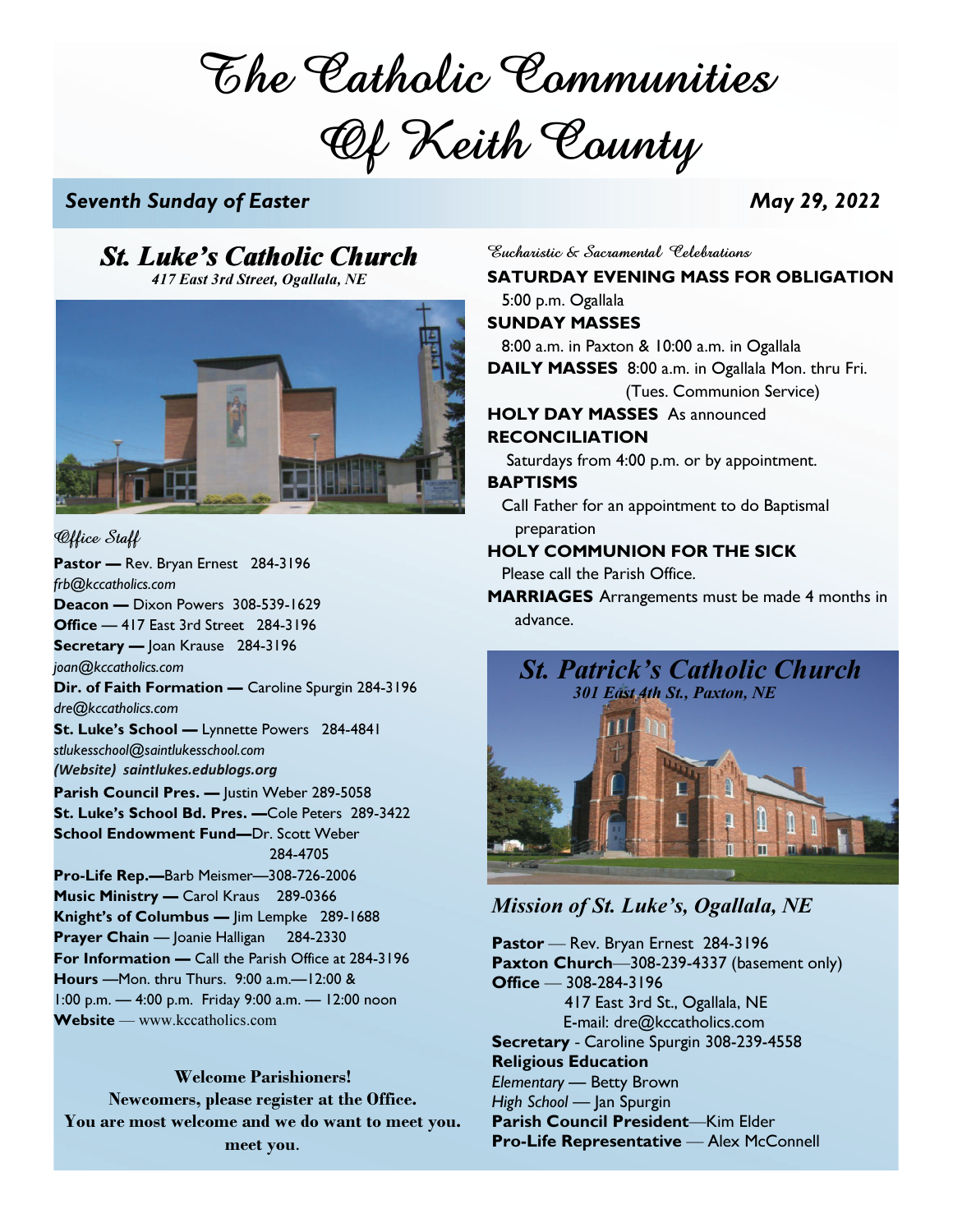# ST. LUKE'S CATHOLIC CHURCH OGALLALA, NEBRASKA



| Mon.<br>Wed.         | May 30th<br>Tue May 31st<br>June 1st | $8:00$ a.m.<br>$8:00$ a.m.<br>$8:00$ a.m. | Merle & Alice Divis<br>Communion Service<br>Roberta Hilderbrand                                             |
|----------------------|--------------------------------------|-------------------------------------------|-------------------------------------------------------------------------------------------------------------|
|                      | Thurs. June 2nd                      | $8:00$ a.m.                               | Ron Miller<br>7:00 p.m. (Paxton) Don Perlinger                                                              |
| Fri.<br>Sat.<br>Sun. | June 3rd<br>June 4th<br>June 5th     | $10:00$ a.m.                              | 8:00 a.m. Isbelle McCanles<br>5:00 p.m. Molly O'Donnell<br>8:00 a.m. (Paxton) People of God<br>Gene Nielsen |





 We celebrate 7th Sunday of Easter. Many will be celebrating the Ascension in their dioceses, but in Nebraska we have already done so.

 As we gather on this last weekend in May we are reminded of Memorial Day and all who have died in battle in the various wars and conflicts of this nation. We remember and honor those who

have given the ultimate gift for freedom. We pray for world peace and an end to war.

 In this Sunday's first reading Stephen filled with the Holy Spirit speaks of a vision of God and those who heard him stoned him to death. He called out "Lord Jesus, receive my spirit." An act of faith and forgiveness as he ends with, "Lord do not hold this sin against them". May we be one with Jesus in breaking down barrios that keep us separated from one another and Christ.

 Thanks to all who made our 40th Anniversary a day to remember for not only Fr. Loren & myself but for our parish family of St. Luke's and St. Patrick's. Thank you for your cards and gifts as well.

> Peace & Joy, Fr. Bryan

Congratulations! Jeff & Kelsey Ernest are the winners of the St. Luke's School calendar drawing.

\*\*\*\*\*\*\*\*\*\*\*\*\*\*\*\*\*\*\*\*\*\*\*\*\*\*\*\*\*\*\*\*\*\*\*\*\*\*\*\*\*\*\*\*\*\*\*\*\*\*\*

\*\*\*\*\*\*\*\*\*\*\*\*\*\*\*\*\*\*\*\*\*\*\*\*\*\*\*\*\*\*\*\*\*\*\*\*\*\*\*\*\*\*\*\*\*\*\*\*\*\*\*

 Ogallala Women Resource Center is asking for donations to support the important work of assisting many moms and families through these uncertain times. The Baby Bottle Boomerang has started here at St. Luke's & St. Patrick's and will end in June around Father's Day. You also may mail a check directly to:

 Ogallala Women's Resource Center, 1008 West 1st St., Suite 1, Ogallala, NE 69153

### Weekend Collection of 5-22-22

 $Envelopes - $4739.66$  Plate  $Plate - $813.46$ 

Children — \$46.06

Thank you for your continued support of St. Luke's Church

**Automatic Bank Withdrawal** is available for regular church collections. There are forms in the back of church and at the church office if interested, call Joan at 284-3196. Please strongly consider this option, as it would make budgeting for the church year much easier as well as your on going contributions. Thanks.

# \*\*\*\*\*\*\*\*\*\*\*\*\*\*\*\*\*\*\*\*\*\*\*\*\*\*\*\*\*\*\*\*\*\*\*\*\*\*\*\*\*\*\*\*\*\*\*\*\*\*\*

# FAITH FORMATION NEWS

Last Sunday our parish family from St. Luke's and St. Patrick's came together to celebrate Fr. Bryan and Fr. Loren's 40th Anniversary of Ordination. I would like to thank everyone who helped with the celebration. We had over 60 volunteers (from planning to clean up) and around 375 attended the dinner. There were a lot of roles that needed to be filled. Thank you for sharing your time, talent and treasure with your parish family. The day would not of been the same without you.

Caroline Spurgin



THE JOYFUL MYSTERIES WITH DENNIS AND ANGELINA GIRARD

As we celebrate the Visitation this week, we invite you to pray the Joyful Mysteries alongside this spoken Rosary set to music. Enter into some of the most joy-filled moments of Our Lord Jesus Christ's life, alongside the Blessed Virgin, through this devotional prayer and accompanying Scripture passages.



To set up your free account visit formed.org/signup and select our parish.

**Eucharistic Adoration on Friday, June 3rd, after** 8:00 a.m. Mass until 3:00 p.m. with Benediction Because Christ himself is present in the sacrament of the altar, he is to be honored with the worship of adoration. "To visit the Blessed Sacrament is a

proof of gratitude, an expression of love, and a duty of adoration toward Christ our Lord".



The Trinity is the central mystery of our faith. We believe that God is one, yet three: total unity and rich diversity. God is not a monolith, but a dynamic community of persons, a perfect, loving harmony of three. And the liturgy is the work of the Trinity. We begin all our liturgical celebrations with the sign of the cross, a reminder of our Trinitarian baptism, and the simplest of

all professions of our faith. We believe that God is Father, Son, and Holy Spirit, and we gather in the name of this triune God. Throughout the Mass, we address our prayers to God the Father, through Christ our Lord, in the Spirit's power. And the Father hears our prayer, transforming bread and wine into the Body and Blood of his Son by the Holy Spirit. The Church is "the sacrament of trinitarian communion" (Sacramentum Caritatis, 16). It is the Trinity who holds us together as well. In the words of Saint Cyprian, we are "a people made one by the unity of the Father, the Son, and the Holy Spirit" (quoted in Sacramentum Caritatis, 16).

-Corinna Laughlin, Copyright © J. S. Paluch Co.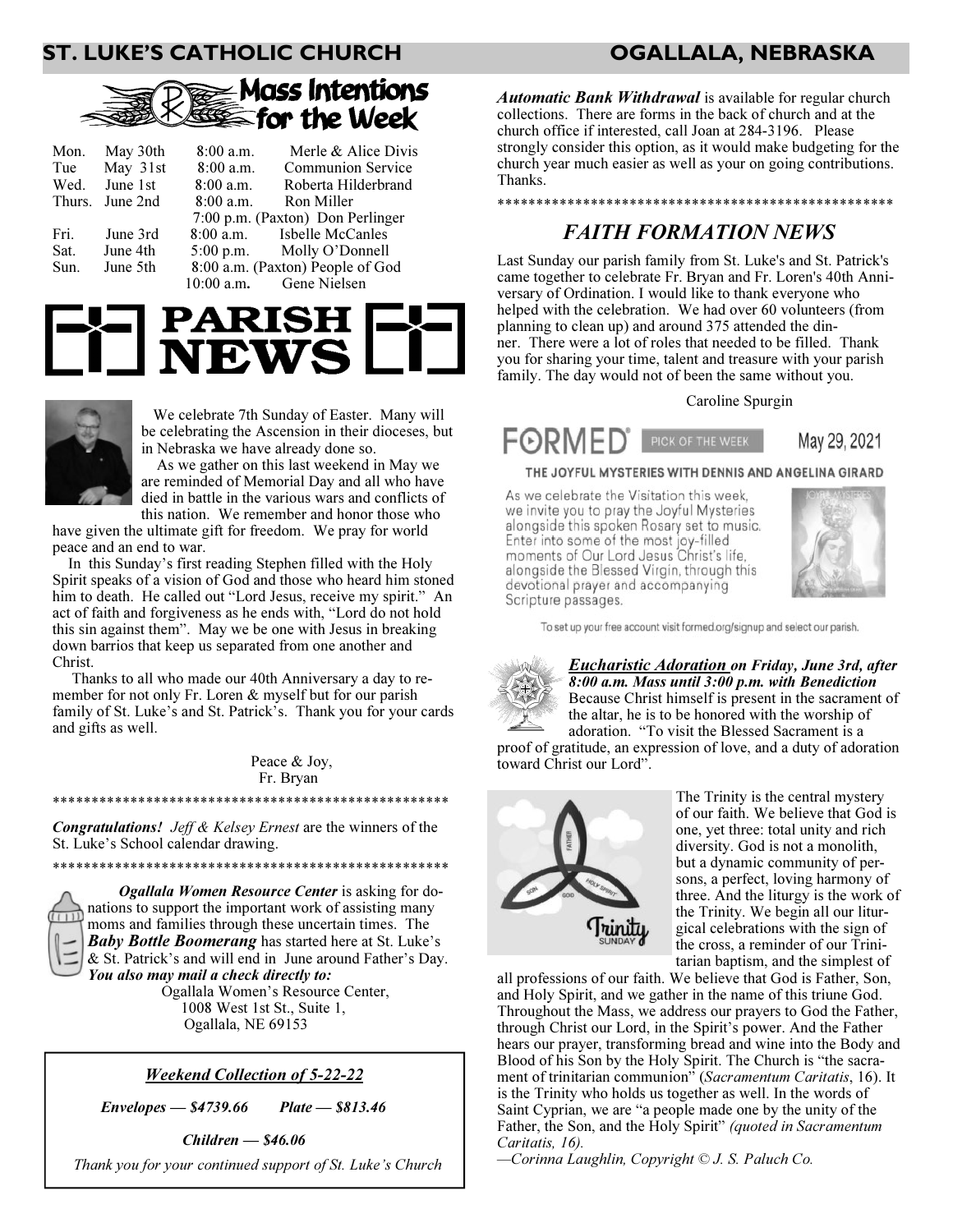#### SATURDAY: 5:00 P.M. MASS

#### LECTORS: 5:00 p.m. Mass

June 4th-Darrell Bassett & Ann Ivers June 11th-Tom Jasnoch & Ron Hollmann June 18th—Whitey Cutkosky & Gary Schreiner June 25th-Steve Krajewski & Darrell Bassett

### EUCHARISTIC MINISTERS: 5:00 p.m. Mass

June 4th-Dan & Karla Eddie, Mary Lou Heelan June 11th—Lynnette Powers, Deb Jasnoch, Marietta Johnson June 18th—Mary Eichner, Jane Raether, Jim Korth June 25th—Lisa Krajewski, Jane Skinner, Judy Curtis

#### GREETERS: 5:00 p.m. Mass

June 4th-Pat McCormick & Ellen Allen June 11th-Leon & Melanie Schnabel June 18th—Maggie Cutkosky & Lois Green June 25th—Ron & Nancy Hollmann

#### SERVERS: 5:00 p.m. Mass

June 4th-Kooper & Easton Knispel June  $11th$ —Sebastian Hoppens & Emmitt Vinton June 18th—Evann Armijo  $&$  Laynee Ohm June 25th—Conner Krajewski & Michael Skinner

### WEEKDAY SERVERS: 8:00 a.m. Mass Mon. thru Fri.

Week of May 29th-Conner Krajewski & Joe Menotti Week of June 6th-Samantha Tickle & Rebecca Rosno Week of June 13th-Kooper & Easton Knispel Week of June 20th-Rusty Schaben & Oscar Ornelas Week of June 27th-Kathy & Lou Menotti

#### MINISTRY TO THE SHUT-INS: 9:00 a.m. on Sunday

June 5th—Judy Curtis June 12th-Cherry Schreiner June 19th-Shelly McQuillan June 26th-Chrissa Schlake

#### CLEANING CHURCH

June 4th-Jim & Lois Kampschneider June 11th-Cindy Johnson & Pearl Seal June 18th—Ann Ivers & Chuck Beckius June 25th—Camille Svoboda family

## Reminder to all of our Ministry Volunteers

 If you have missed the bulletin with the schedule, you can check online at kccatholics.com or contact Joan at the office 2843196, if you are unable to attend Mass yet and/or prefer not to be put on the monthly schedule, Fr. Bryan needs to be able to know that he can rely on his Ministry volunteers to be there to help him. Thank you.



#### SUNDAY: 10:00 A.M. MASS

#### LECTORS: 10:00 a.m. Mass

June 5th-Matt Nielsen & Chuck Beckius June 12th-Mike McGreer & Les Foran June 19th—Chrissa Schlake & Jeff Stevens June  $26th$ —Jim Perrin & Al Faesser

#### EUCHARISTIC MINISTERS: 10:00 a.m. Mass

June 5th-Roger & Betty Spahr, Diane Krajewski June 12th—Barb Meismer, Dave  $&$  Julie Schwasinger June 19th—Mike & Cindy Vanek, Jean Miller June 26th—Conner Stevens, Savanna Stevens, Ceanne Rinehart

#### GREETERS: 10:00 a.m. Mass

June 5th-Barb Eshelman & Joni Pelster June 12th-Tom & Sharon Struckman June 19th-Daryl & Jo Brown June 26th—Cindy Regier & Jane Diaz

#### SERVERS: 10:00 a.m. Mass

June 5th-Joe Menotti & Colin Grafford June 12th—Rusty Schaben  $&$  Jacob Fanning June 19th-Ella & Lucy Schlake June 26th-Rebecca Rosno & Sara Stevens



### \* IN MEMORY OF OUR HEROES \*

 Memorial Day is a day of remembrance for Americans who have died in military service to our nation. To remember the sacrifices of those in our past is not only right and good, but essential. Without such sacrifices, we would have no present freedom, security, or stability. And without the willingness of those who remember and imitate by continuing to fight, we would have no future as a nation.